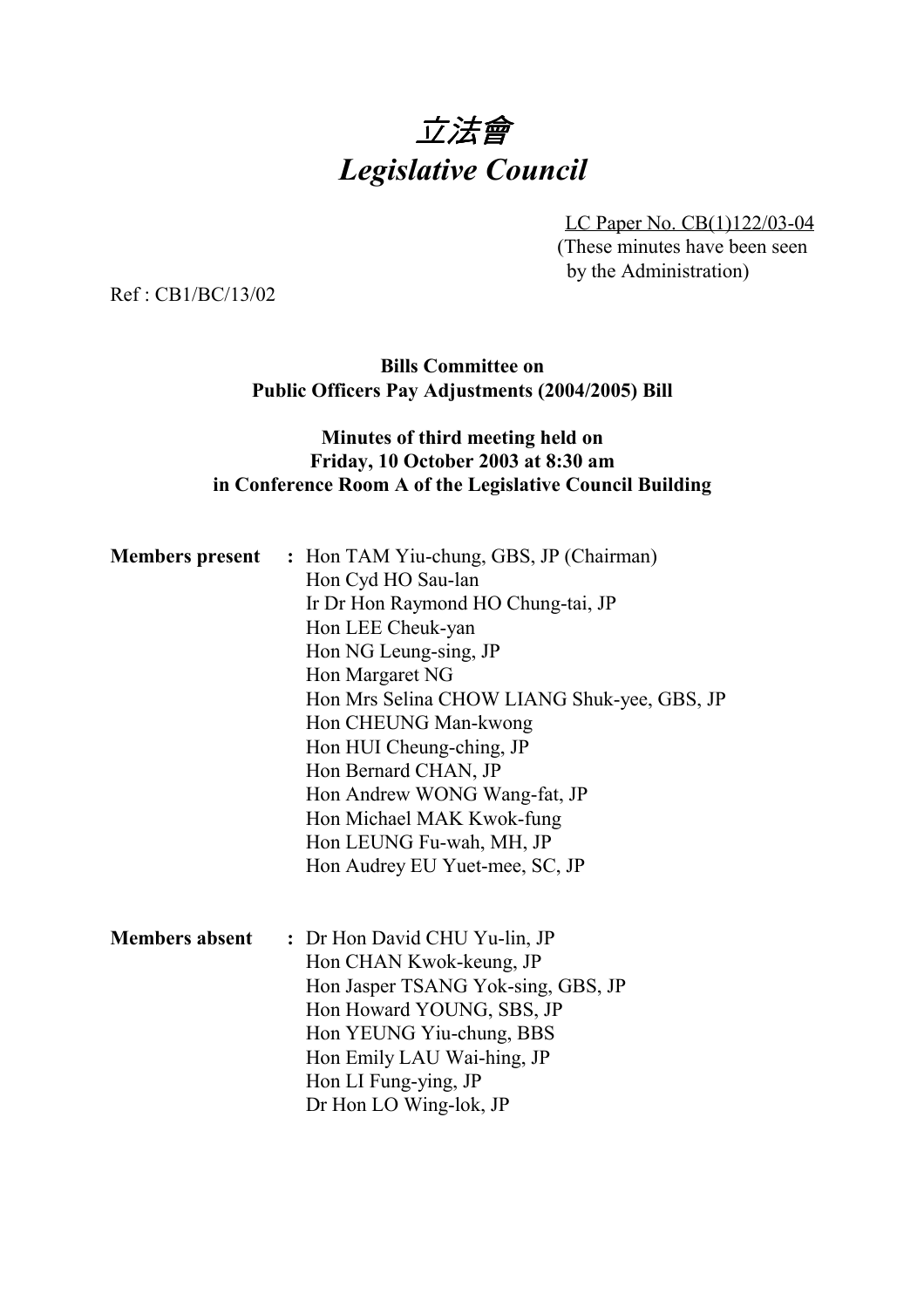| <b>Public officers</b><br>attending           | : Mrs Jessie TING, JP<br>Deputy Secretary for the Civil Service (2)                  |
|-----------------------------------------------|--------------------------------------------------------------------------------------|
|                                               | Mr Ian WINGFIELD, GBS, JP<br>Law Officer<br>Department of Justice                    |
|                                               | Mr David MORRIS<br>Deputy Law Draftsman<br>Department of Justice                     |
|                                               | Mr Eddie MAK<br>Principal Assistant Secretary for the Civil Service<br>(Pay & Leave) |
|                                               | Ms Betty CHEUNG<br>Senior Government Counsel<br>Department of Justice                |
| Clerk in attendance: Miss Salumi CHAN         | Chief Assistant Secretary (1)5                                                       |
| <b>Staff in attendance : Miss Kitty CHENG</b> | Assistant Legal Adviser 5                                                            |
|                                               | Ms Rosalind MA<br>Senior Assistant Secretary (1)8                                    |

# **I.** Confirmation of minutes of meeting<br>(LC Paper No. CB(1)2528/02-03

- Minutes of second meeting held on 17 September 2003)

The minutes of the meeting held on 17 September 2003 were confirmed.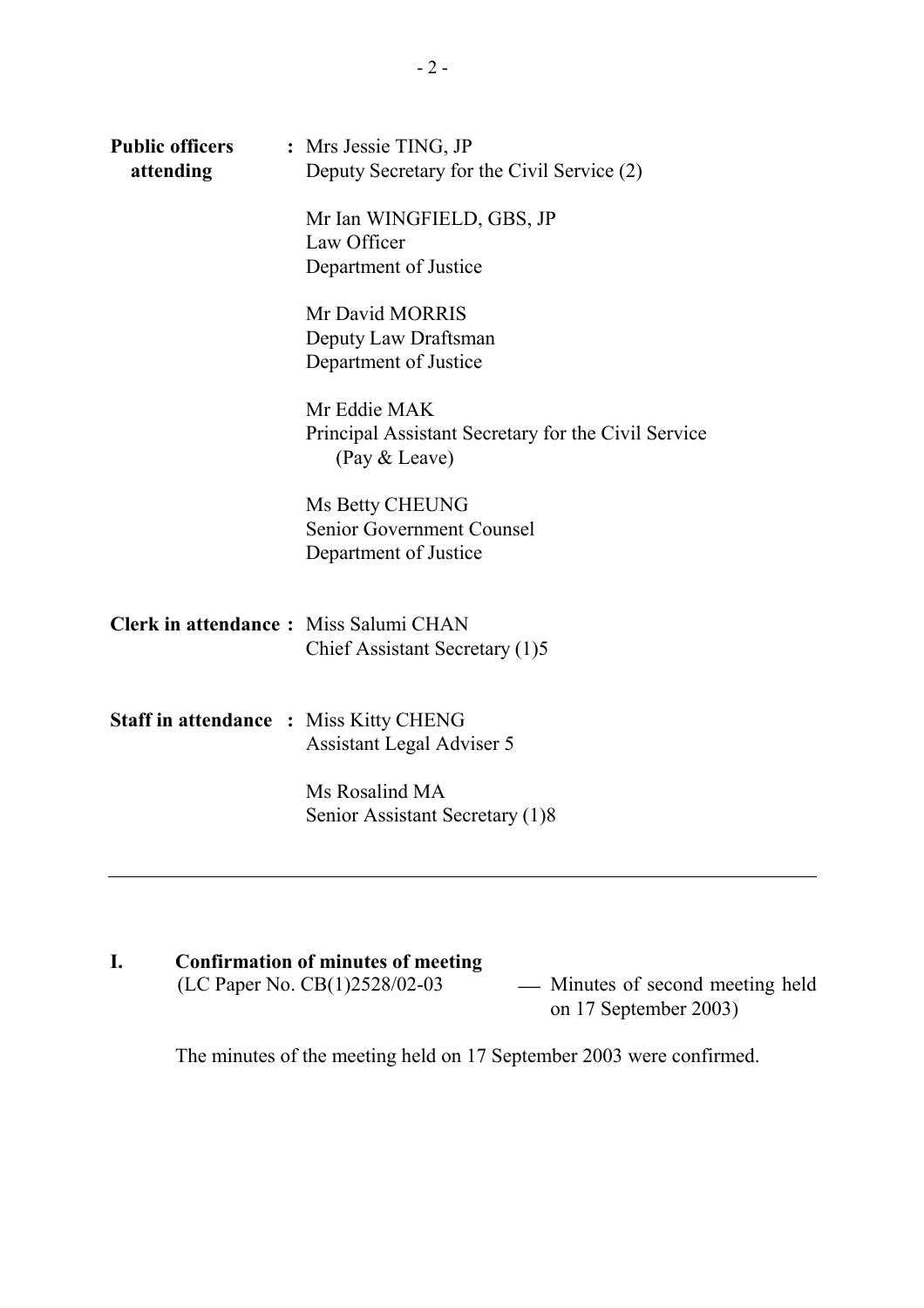| П. | <b>Meeting with the Administration</b> |                                                                                                                                                                                                                                                                                           |
|----|----------------------------------------|-------------------------------------------------------------------------------------------------------------------------------------------------------------------------------------------------------------------------------------------------------------------------------------------|
|    | (LC Paper No. CB(1)2427/02-03(08)      | — "Follow-up to the first meeting<br>on 2 July 2003" prepared by the<br>Legislative Council Secretariat                                                                                                                                                                                   |
|    | LC Paper No. $CB(1)2427/02-03(09)$     | — Paper provided<br>the<br>by<br>Administration on "Impact of<br>the pay reduction decision on<br>civil<br>servants<br>delinked<br>on<br>starting salary"                                                                                                                                 |
|    | LC Paper No. $CB(1)2427/02-03(10)$     | — Paper provided by<br>the<br>Administration on "Application<br>to different categories of public<br>officers (other than civil<br>servants or ICAC officers)")                                                                                                                           |
|    | LC Paper No. $CB(1)2552/02-03(01)$     | $\equiv$ "Follow-up to<br>the<br>second<br>meeting on 17 September 2003"<br>prepared by the Legislative<br>Council Secretariat                                                                                                                                                            |
|    | LC Paper No. $CB(1)2552/02-03(02)$     | Letter dated 6 October 2003<br>from the Administration with the<br>following papers:<br>Annex A:<br>Proposed<br>Committee<br><b>Stage</b><br>Amendments to Clause 14<br>and Clause 15<br>Annex B: Judicial Reviews<br>on the Public Officers Pay<br>Ordinance<br>Adjustment<br>(Cap. 574) |
|    | LC Paper No. $CB(1)2552/02-03(03)$     | Paper prepared by the Assistant<br>Legal Adviser in response to the<br>Administration's<br>paper<br>on<br>"Judicial Reviews on the Public<br>Officers<br>Pay<br>Adjustment<br>Ordinance (Cap. 574)"                                                                                       |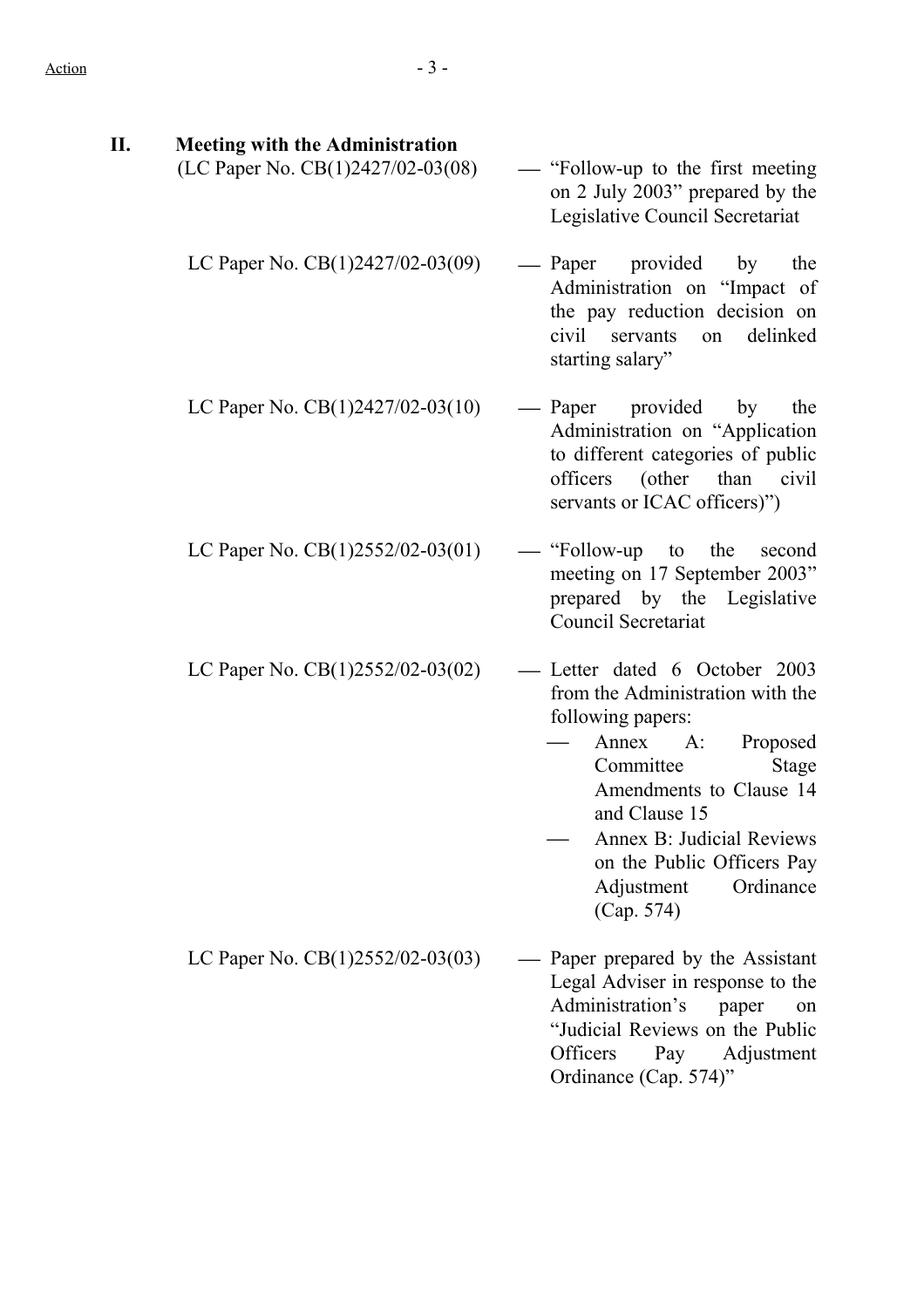- Appendix to LC Paper No. CB(1)2116/02-03(01) Judgement handed down by the Court of First Instance on 10 June 2003 on two applications for judicial review against the Public Officers Pay Adjustment Ordinance (Cap. 574)
- LC Paper No.  $CB(1)2455/02-03(01)$  Response of the Administration to the written submission from Hong Kong Bar Association LC Paper No.  $CB(1)17/03-04(01)$   $\qquad \qquad$  Submission dated 6 October 2003 from the Hong Kong Bar Association on LC Paper No. CB(1)2455/02-03(01))
- 2. The Bills Committee noted the following submission tabled at the meeting:
	- Submission dated 6 October 2003 from the Hong Kong Bar Association on the paper on "Response of the Administration to the written submission from Hong Kong Bar Association (LC Paper No. CB(1)2455/02-03(01))".

(*Post-meeting note:* The submission tabled at the meeting was issued to members vide LC Paper No. CB(1)55/03-04 on 10 October 2003.)

3. The Bills Committee deliberated (Index of proceedings attached at **Appendix**).

Follow-up actions to be taken by the Administration

- Admin 4. At the request of the Bills Committee, the Administration agreed to take the following actions:
	- (a) In examining the need for the Government to implement civil service pay reduction through legislation and the feasibility of implementing pay reduction through alternative means, a member pointed out that in respect of civil service pay increase in previous years, the Administration had sought the approval of the Finance Committee (FC) for the pay increase. In response to the member, the Administration advised that the Government could not implement a civil service pay reduction with certainty solely by seeking the approval of FC as such an approach did not address the issue that the employment arrangements between the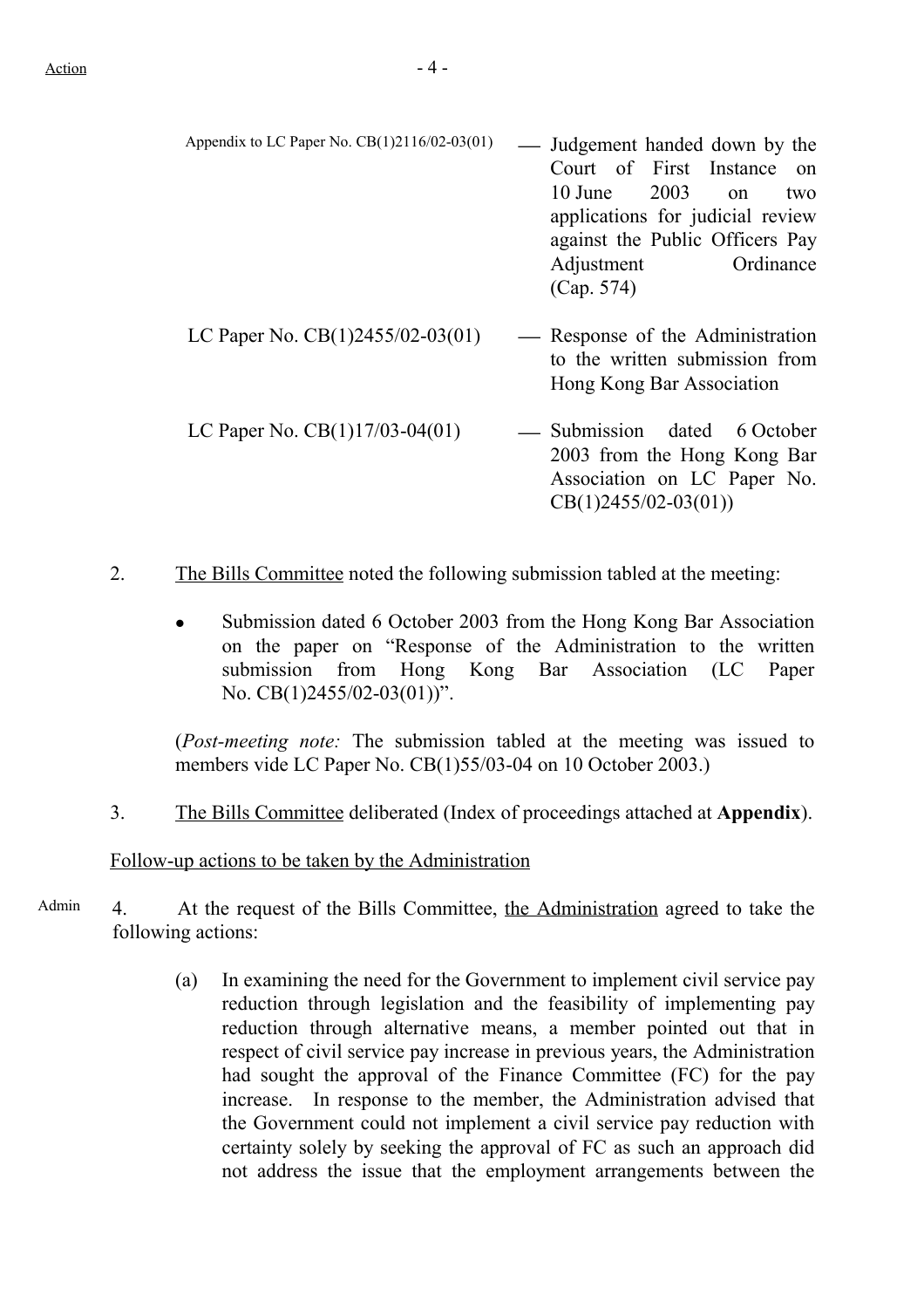Government and the majority of serving civil servants did not contain an express provision authorizing the Government to reduce pay. To facilitate the Bills Committee's consideration of the issue, the Administration was requested to provide a paper to explain the mechanism for the Administration to seek FC's approval for civil service pay adjustment, and whether the FC's approval had legal effect and legislative effect in the case of pay increase and in the case of pay reduction. The Administration was also requested to make reference to the functions of FC as were conferred upon the committee by the Public Finance Ordinance (Cap. 2);

- (b) Regarding the complaint lodged by the Hong Kong Confederation of Trade Unions to the International Labour Organization (ILO) that the enactment of the Public Officers Pay Adjustment Ordinance (POPA Ordinance) (Cap. 574) was in violation of the International Labour Convention no. 151, the Administration was requested to brief the Bills Committee on the up-to-date progress of the case, in particular, whether the Administration had provided its response to ILO in relation to the complaint;
- (c) Regarding the Administration's proposed amendments to clauses 14 and 15, the Administration was requested to report the outcome of staff consultation to the Bills Committee at its meeting on 24 October 2003; and
- (d) Regarding the further submission dated 6 October 2003 from the Hong Kong Bar Association, the Administration was requested to provide a written response for the Bills Committee's consideration at its meeting on 24 October 2003.

#### Follow-up actions to be taken by the Assistant Legal Adviser

5. With reference to the decision of the Court of Appeal on the *Lam Yuk Ming and Others v. Attorney General* [1980] HKLR 815 (Lam Yuk Ming case) quoted in paragraph 81 of the judgment of the Court of First Instance (CFI) on the judicial reviews of the POPA Ordinance (Cap. 574), Miss Margaret NG considered that the real issue decided in the case was whether the Government's use of legislative means to change the Colonial Regulations could override the employment contracts of civil servants, but not that whether the Government had power to reduce pay by legislation. Miss NG suggested and members agreed that the Assistant Legal Adviser (ALA) be invited to consider whether that was the case.

ALA5

6. ALA was also requested to examine the proposed Committee Stage Amendments to clauses 14 and 15 provided by the Administration at Annex A to its letter dated 6 October 2003 (LC Paper No. CB(1)2552/02-03(02)) and advise the Bills

ALA5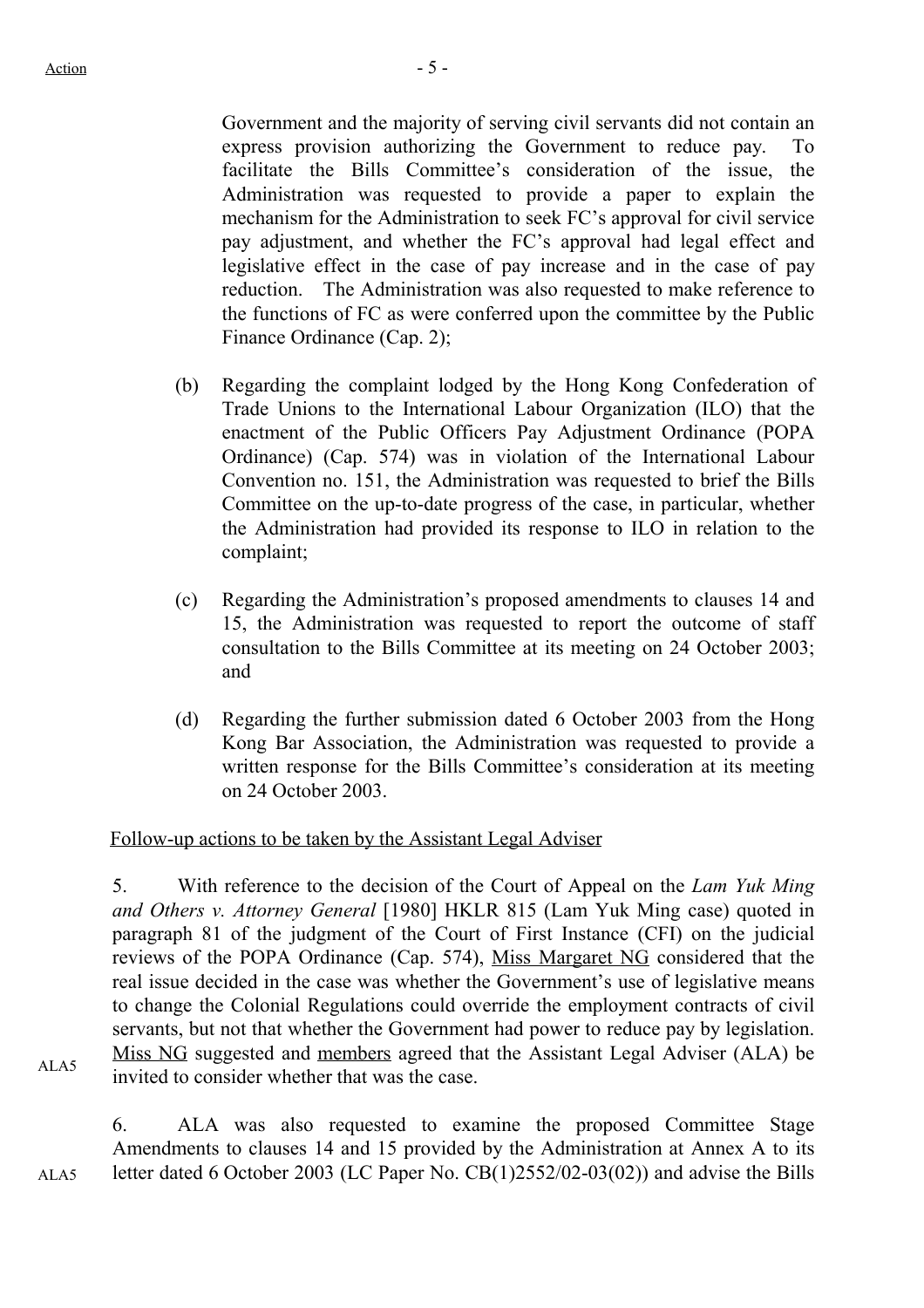Committee on the drafting of the proposed amendments.

# Date of next meeting

7. The Chairman reminded members that the next meeting of the Bills Committee would be held on Friday, 24 October 2003 at 8:30 am.

# **III. Any other business**

8. There being no other business, the meeting ended at 10:30 am.

Council Business Division 1 Legislative Council Secretariat 22 October 2003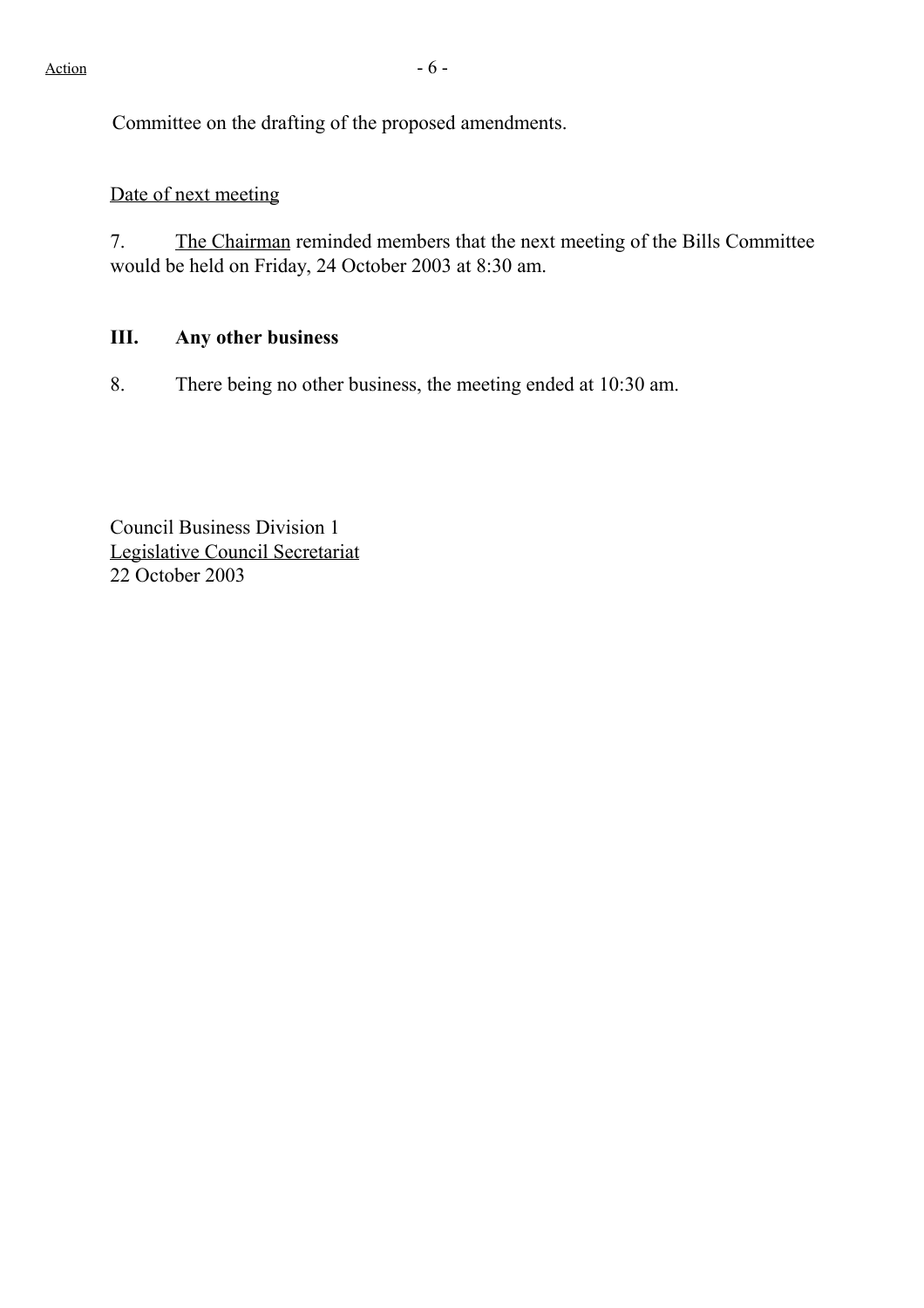# **Appendix**

# **Proceedings of the third meeting of the Bills Committee on Public Officers Pay Adjustments (2004/2005) Bill on Friday, 10 October 2003 at 8:30 am in Conference Room A of the Legislative Council Building**

| <b>Time</b>                                               | <b>Speaker</b>                                                | Subject(s)                                                                                                                                                                                                                                                                                                                                                                                          | <b>Action</b><br>required |  |
|-----------------------------------------------------------|---------------------------------------------------------------|-----------------------------------------------------------------------------------------------------------------------------------------------------------------------------------------------------------------------------------------------------------------------------------------------------------------------------------------------------------------------------------------------------|---------------------------|--|
| <b>Agenda Item I - Confirmation of minutes of meeting</b> |                                                               |                                                                                                                                                                                                                                                                                                                                                                                                     |                           |  |
| 000000-000326                                             | Chairman                                                      | Confirmation of minutes of<br>meeting on 17 September 2003                                                                                                                                                                                                                                                                                                                                          |                           |  |
|                                                           | <b>Agenda Item II - Meeting with the Administration</b>       |                                                                                                                                                                                                                                                                                                                                                                                                     |                           |  |
|                                                           | Part A: Matters arising from the first meeting on 2 July 2003 |                                                                                                                                                                                                                                                                                                                                                                                                     |                           |  |
| 000327-001850                                             | Chairman<br>Administration                                    | Briefing by the Administration<br>on the following papers:<br>Impact of<br>the<br>(a)<br>pay<br>reduction decision on civil<br>delinked<br>servants<br>on<br>starting salary (LC Paper<br>$CB(1)2427/02-$<br>No.<br>03(09)<br>Application to different<br>(b)<br>categories of public<br>officers (other than civil<br>servants or ICAC officers)<br>(LC)<br>Paper<br>No.<br>$CB(1)2427/02-03(10))$ |                           |  |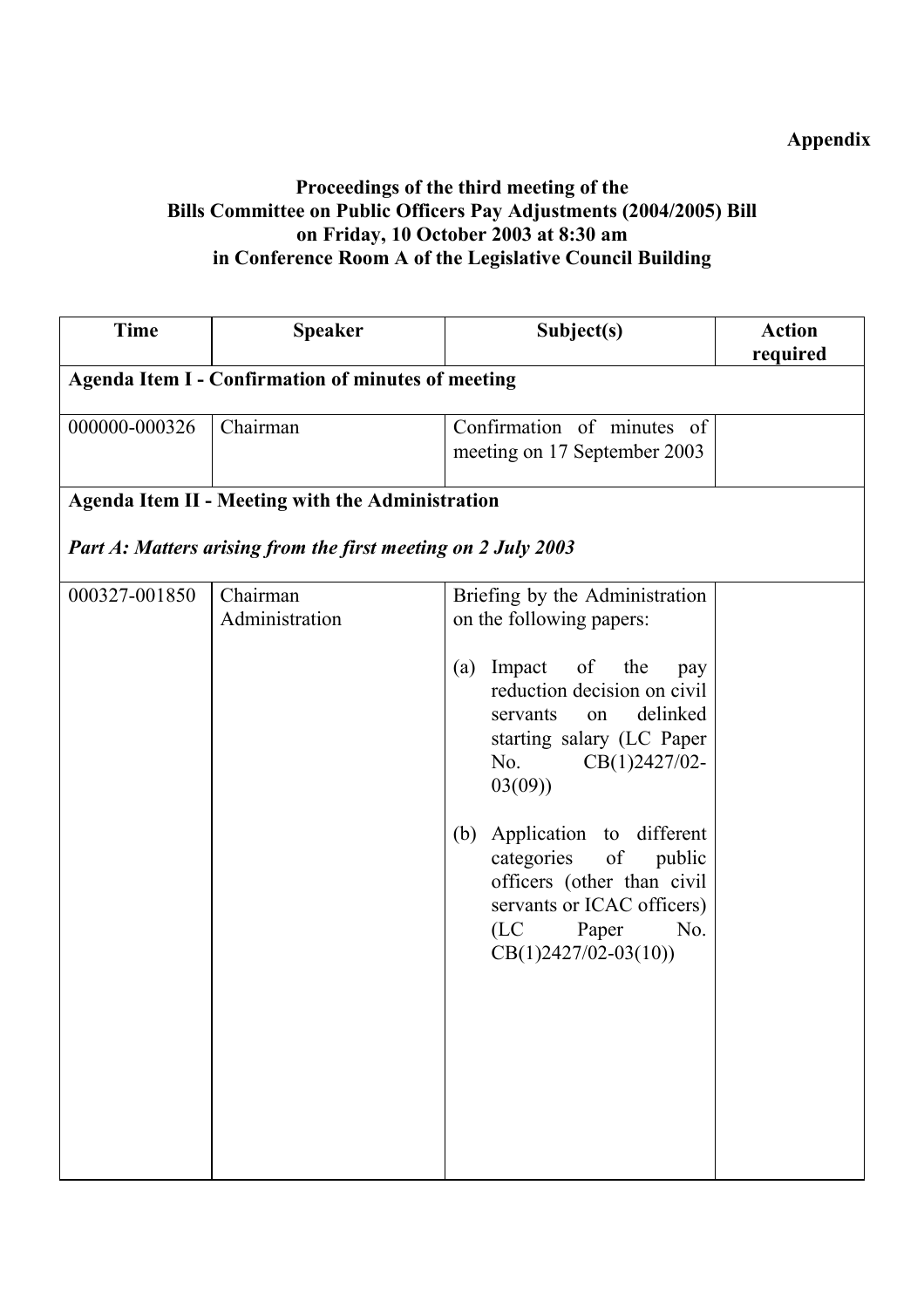| <b>Time</b>   | <b>Speaker</b>                                                       | Subject(s)                                                                                                                                                                                                                                                                                                                                                                                                                                                                                       | <b>Action</b><br>required |
|---------------|----------------------------------------------------------------------|--------------------------------------------------------------------------------------------------------------------------------------------------------------------------------------------------------------------------------------------------------------------------------------------------------------------------------------------------------------------------------------------------------------------------------------------------------------------------------------------------|---------------------------|
|               | Part B: Matters arising from the second meeting on 17 September 2003 |                                                                                                                                                                                                                                                                                                                                                                                                                                                                                                  |                           |
| 001851-003120 | Chairman<br>Administration                                           | Briefing by the Administration<br>on the paper on "Judicial"<br>Reviews on the Public Officers<br>Pay Adjustment Ordinance<br>(Cap. 574)" (Annex B to LC<br>Paper No. CB(1)2552/02-<br>03(02)                                                                                                                                                                                                                                                                                                    |                           |
| 003121-005115 | Chairman<br>Miss Margaret NG<br>Administration                       | Whether it was necessary<br>(a)<br>for the Government to<br>implement the<br>civil<br>service pay reduction in<br>2004<br>and<br>2005<br>by<br>legislation given the court<br>judgment on the judicial<br>reviews against the POPA<br>Ordinance (Cap. 574)<br>Whether the Government<br>(b)<br>could<br>implement<br>civil<br>reduction<br>service<br>pay<br>administrative<br>through<br>means<br>(c) Progress of development<br>of an improved civil<br>adjustment<br>service pay<br>mechanism |                           |
| 005116-005644 | Chairman<br><b>Assistant Legal Adviser</b>                           | Briefing by the Assistant Legal<br>Adviser on her paper prepared<br>response<br>to<br>the<br>in<br>Administration's<br>paper<br>on<br>"Judicial<br>Reviews<br>the<br>on<br>Public<br>Officers<br>Pay<br>Adjustment<br>Ordinance<br>(Cap. 574)" (LC Paper No.<br>$CB(1)2552/02-03(03))$                                                                                                                                                                                                           |                           |

 $- 2 -$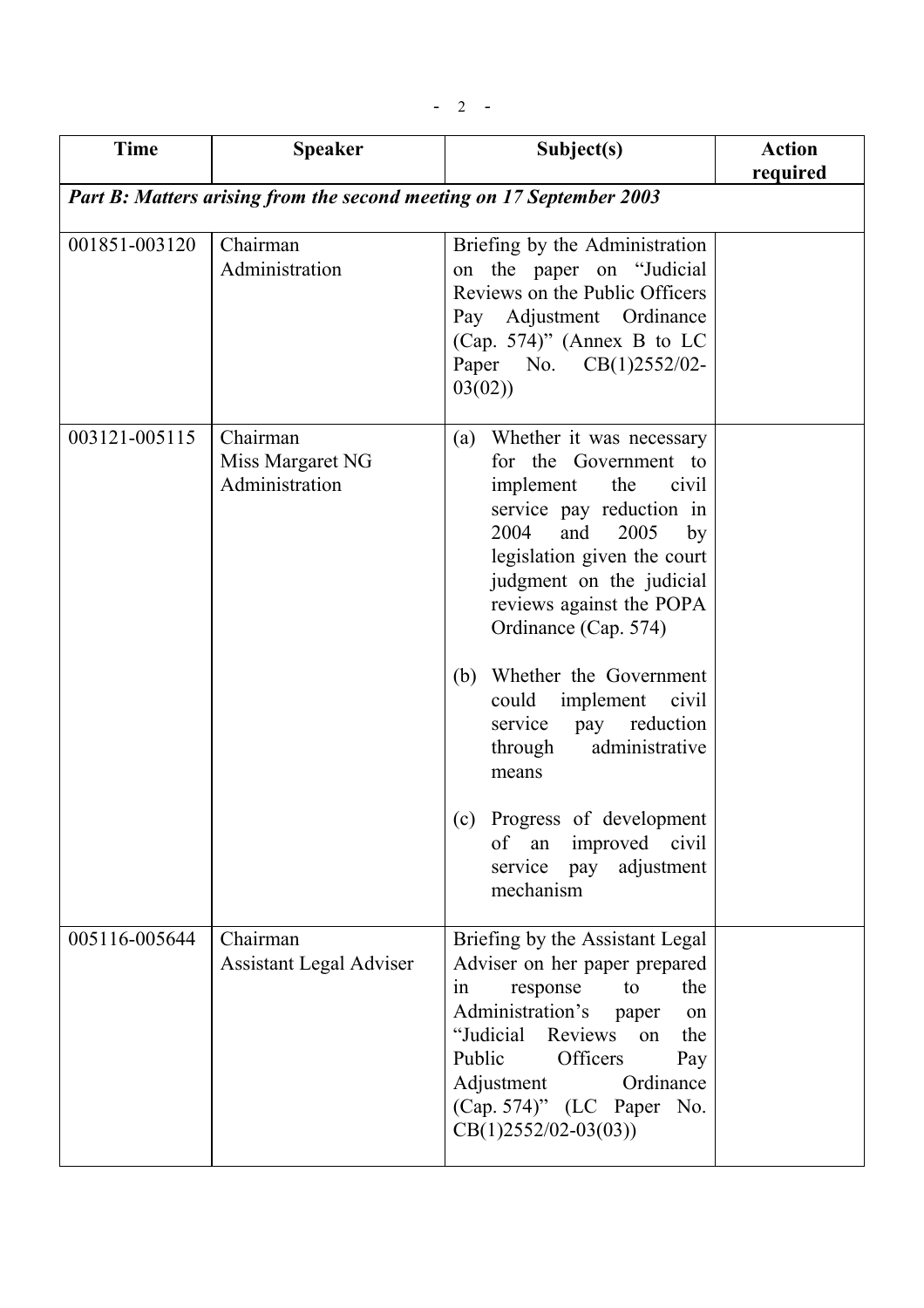| <b>Time</b>   | <b>Speaker</b>                                                 | Subject(s)                                                                                                                                                                                                                                                                                                                                                                                                                                                                                                                                    | <b>Action</b>                                                                                                  |
|---------------|----------------------------------------------------------------|-----------------------------------------------------------------------------------------------------------------------------------------------------------------------------------------------------------------------------------------------------------------------------------------------------------------------------------------------------------------------------------------------------------------------------------------------------------------------------------------------------------------------------------------------|----------------------------------------------------------------------------------------------------------------|
| 005645-010753 | Chairman<br>Mr NG Leung-sing<br>Administration                 | Reason and propriety for<br>(a)<br>Administration<br>the<br>to<br>undertake that during its<br>term of office, it would<br>not reduce the pay of civil<br>servants who were serving<br>immediately before 1 July<br>1997 below the levels as<br>at 30 June 1997 in dollar<br>terms<br>(b) Whether the undertaking<br>in (a) above would impose<br>unnecessary constraints on<br>future<br>measures<br>be<br>to<br>taken<br>by<br>the<br>Administration<br>to<br>cut<br>down<br>its<br>operating<br>expenditure<br>(LC Paper No. CB(1)2552/02- | required                                                                                                       |
| 010754-010946 | Chairman<br>Miss Margaret NG<br><b>Assistant Legal Adviser</b> | 03(02)<br>Implications<br>of<br>the<br>court<br>judgment on the Lam Yuk<br>Ming case on the powers of the<br>Government to amend<br>the<br>contracts of its employees by<br>legislation                                                                                                                                                                                                                                                                                                                                                       |                                                                                                                |
| 010947-012142 | Chairman<br>Mr Andrew WONG<br>Administration                   | Feasibility<br>of<br>(a)<br>implementing<br>pay<br>reduction<br>through<br>administrative means, in<br>particular,<br>through<br>seeking approval of FC on<br>the pay reduction                                                                                                                                                                                                                                                                                                                                                               | Administration<br>to provide the<br>required<br>information<br>under paragraph<br>4(a)<br>of<br>the<br>minutes |
|               |                                                                | FC's<br>Whether<br>the<br>(b)<br>approval had legal effect<br>and legislative effect in                                                                                                                                                                                                                                                                                                                                                                                                                                                       |                                                                                                                |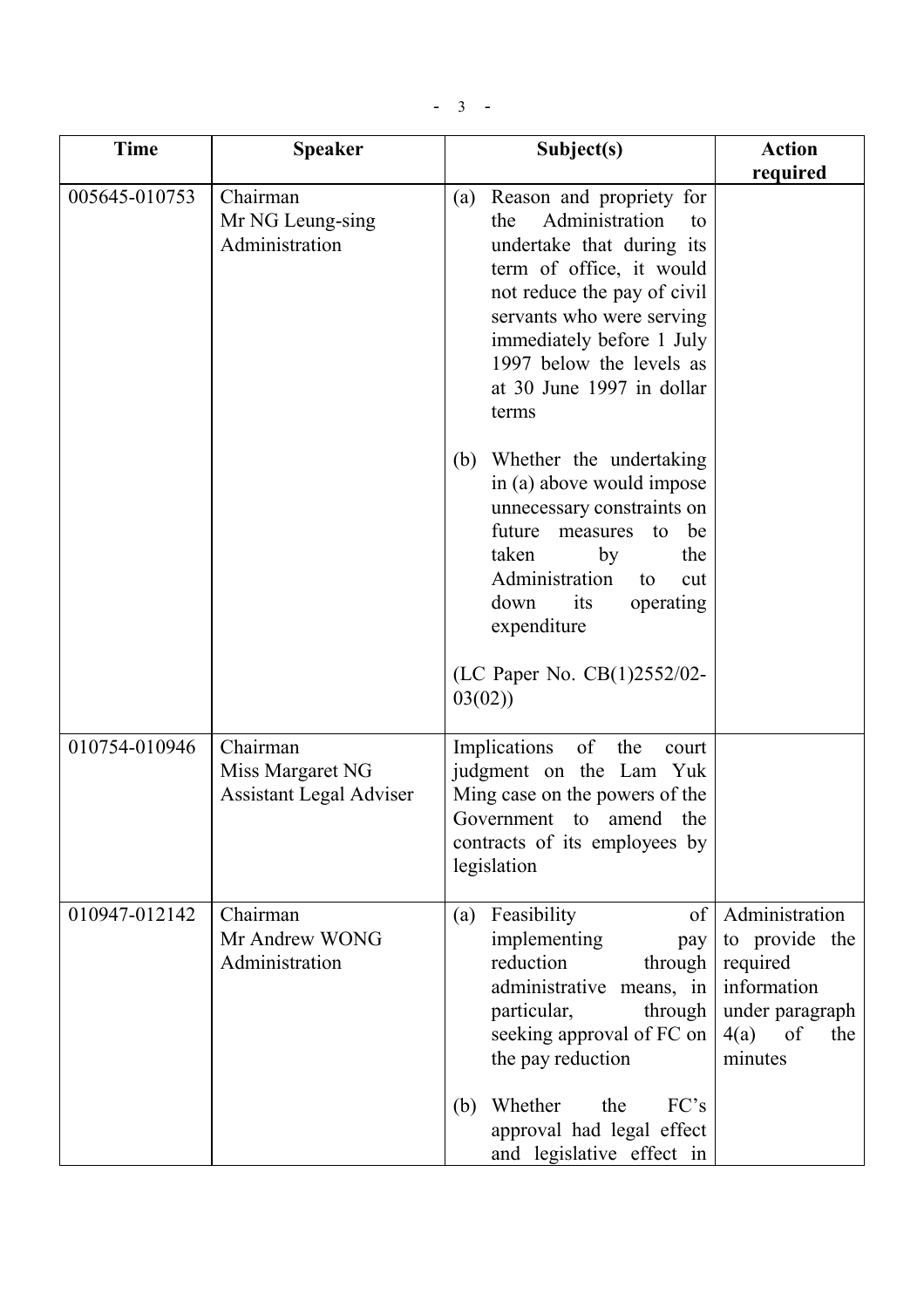| <b>Time</b>   | <b>Speaker</b>                                                 | Subject(s)                                                                                                                                                                                                                                                                                                                                                                                                                                                                                                         | <b>Action</b>                                                                                                                      |
|---------------|----------------------------------------------------------------|--------------------------------------------------------------------------------------------------------------------------------------------------------------------------------------------------------------------------------------------------------------------------------------------------------------------------------------------------------------------------------------------------------------------------------------------------------------------------------------------------------------------|------------------------------------------------------------------------------------------------------------------------------------|
|               |                                                                |                                                                                                                                                                                                                                                                                                                                                                                                                                                                                                                    | required                                                                                                                           |
|               |                                                                | the case of pay increase<br>and in the case of pay<br>reduction                                                                                                                                                                                                                                                                                                                                                                                                                                                    |                                                                                                                                    |
| 012143-012708 | Miss Margaret NG<br><b>Assistant Legal Adviser</b><br>Chairman | To consider the question<br>(a)<br>that the real issue decided<br>in the Lam Yuk Ming case<br>whether<br>the<br>was<br>Government's<br>of<br>use<br>legislative<br>means<br>to<br>the<br>Colonial<br>change<br>Regulation could override<br>the employment contracts<br>of civil servants, but not<br>whether<br>the<br>that<br>Government had power to<br>reduce pay by legislation<br>Need<br>for<br>(b)<br>the<br>Administration<br>to<br>implement civil service<br>reduction<br>pay<br>through<br>legislation | Assistant Legal<br>Adviser<br>5<br>to<br>take follow up<br>action<br><b>as</b><br>requested under<br>paragraph 5 of<br>the minutes |
|               |                                                                |                                                                                                                                                                                                                                                                                                                                                                                                                                                                                                                    |                                                                                                                                    |
| 012709-013218 | Mrs Selina CHOW                                                | legislative<br>Supported<br>the<br>approach for implementing the<br>pay reduction decision with<br>certainty, as the decision was a<br>consensus reached between the<br>Administration<br>civil<br>and<br>service staff unions                                                                                                                                                                                                                                                                                     |                                                                                                                                    |
| 013219-013529 | Chairman<br>Mr Andrew WONG                                     | Whether the FC's approval had<br>legal effect and legislative<br>effect in the case of pay<br>increase and in the case of pay<br>reduction                                                                                                                                                                                                                                                                                                                                                                         |                                                                                                                                    |
| 013530-013937 | Miss Margaret NG                                               | Disagreed that legislation<br>(a)<br>for<br>was<br>necessary<br>implementing<br>pay                                                                                                                                                                                                                                                                                                                                                                                                                                |                                                                                                                                    |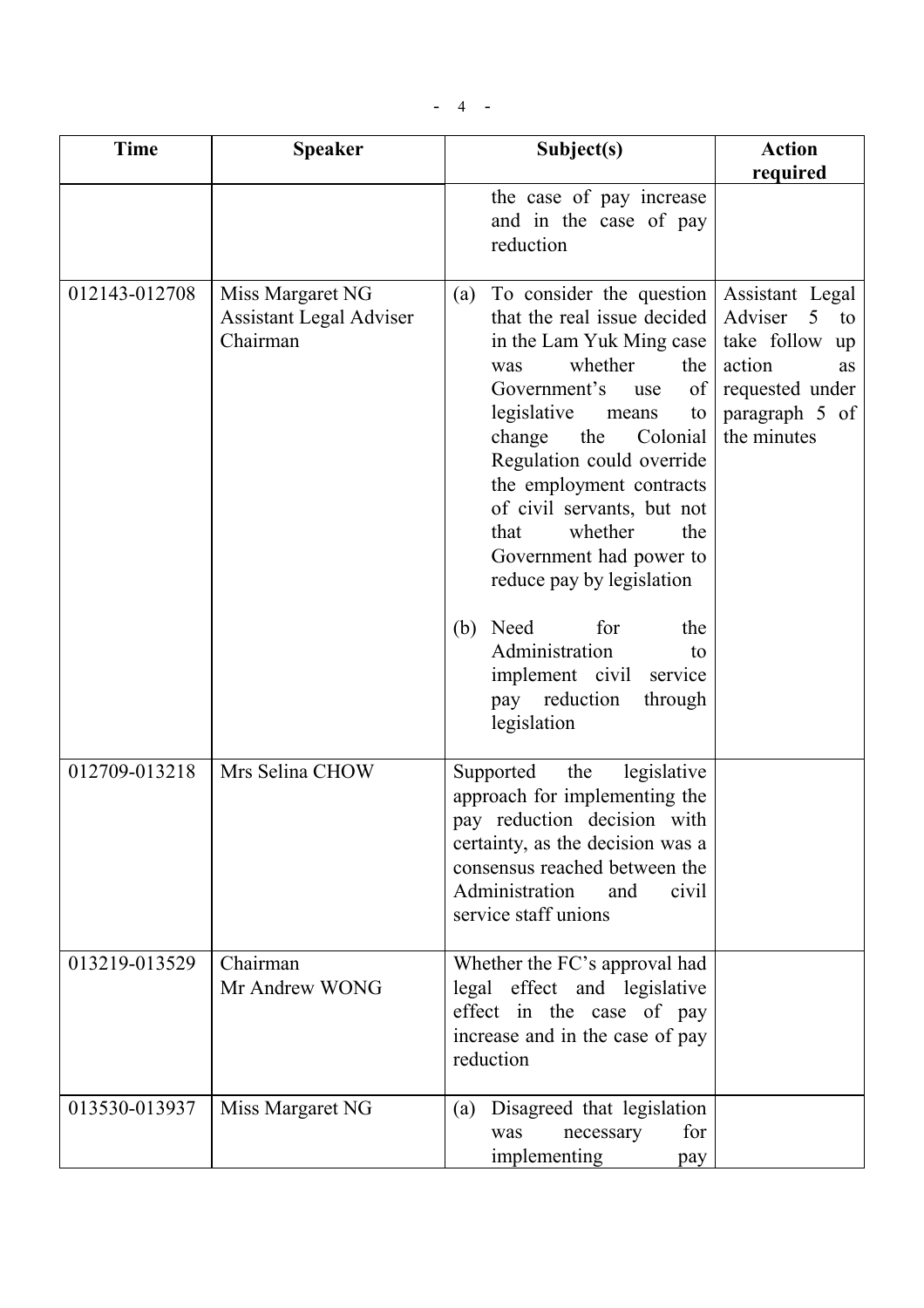$-5$  -

| <b>Time</b>   | <b>Speaker</b>                     | Subject(s)                                                                                                                                                                                                                                                                                        | <b>Action</b>                                                                                                  |
|---------------|------------------------------------|---------------------------------------------------------------------------------------------------------------------------------------------------------------------------------------------------------------------------------------------------------------------------------------------------|----------------------------------------------------------------------------------------------------------------|
|               |                                    |                                                                                                                                                                                                                                                                                                   | required                                                                                                       |
|               |                                    | reduction decision<br>with<br>certainty                                                                                                                                                                                                                                                           |                                                                                                                |
|               |                                    | The<br>Administration<br>(b)<br>should<br>implement<br>pay<br>reduction<br>through<br>administrative<br>means,<br>adhering strictly to the<br>principle<br>of<br>good<br>going<br>governance<br>and<br>through<br>reasonable<br>procedures,<br>including<br>staff consultation                    |                                                                                                                |
| 013938-014146 | Mr LEE Cheuk-yan<br>Administration | of<br>the<br>The enactment<br>(a)<br><b>POPA</b><br>Ordinance<br>(Cap. 574)<br>was<br>in <sub>1</sub><br>of<br>violation<br>the<br>International<br>Labour<br>Convention no. 151                                                                                                                  | Administration<br>to provide the<br>required<br>information<br>under paragraph<br>of<br>4(b)<br>the<br>minutes |
|               |                                    | Up-to-date progress of the<br>(b)<br>complaint lodged by the<br>Hong Kong Confederation<br>of Trade Unions to ILO<br>on (a) above                                                                                                                                                                 |                                                                                                                |
| 014147-014337 | Mr HUI Cheung-ching                | Development of an improved<br>civil service pay adjustment<br>mechanism would facilitate the<br>implementation<br>$% \left( \left( \mathcal{A},\mathcal{A}\right) \right) =\left( \mathcal{A},\mathcal{A}\right)$ of<br>both<br>upward and downward pay<br>adjustments by administrative<br>means |                                                                                                                |